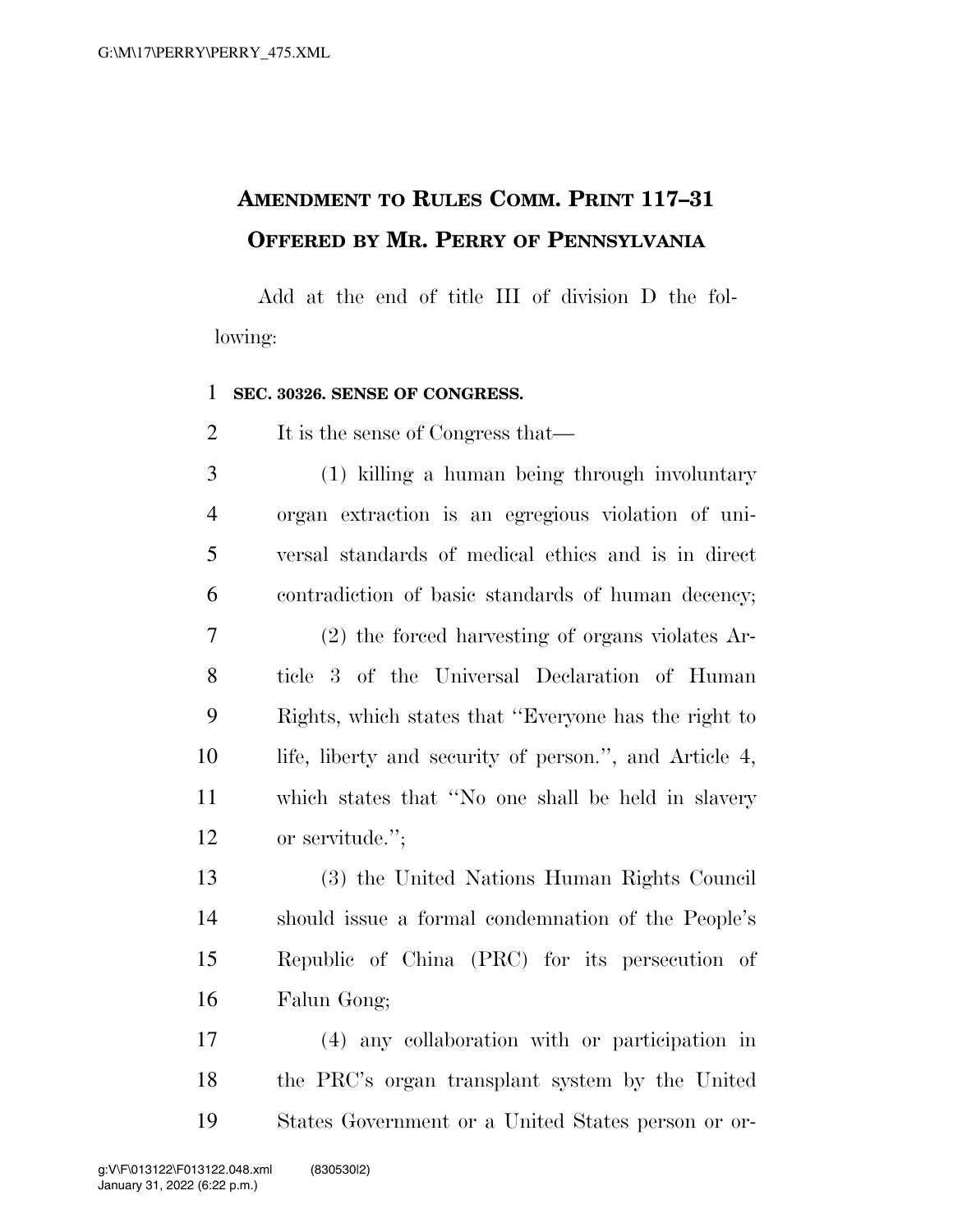| $\mathbf{1}$   | ganization presents serious ethical challenges that       |
|----------------|-----------------------------------------------------------|
| 2              | would jeopardize the integrity of the United States       |
| 3              | organ transplantation system; and                         |
| $\overline{4}$ | (5) the Chinese Communist Party's state-spon-             |
| 5              | sored persecution of Falun Gong must come to an           |
| 6              | immediate end.                                            |
| 7              | SEC. 30327. STATEMENT OF POLICY.                          |
| 8              | It is the policy of the United States to—                 |
| 9              | $(1)$ avoid any cooperation with the PRC in the           |
| 10             | organ transplantation field while the Chinese Com-        |
| 11             | munist Party remains in power;                            |
| 12             | (2) take appropriate measures, including using            |
| 13             | relevant sanctions authorities, to coerce the Chinese     |
| 14             | Communist Party to end any state-sponsored organ          |
| 15             | harvesting campaign; and                                  |
| 16             | (3) work with allies, partners, and multilateral          |
| 17             | institutions to highlight China's persecution of          |
| 18             | Falun Gong and coordinate closely with the inter-         |
| 19             | national community on targeted sanctions and visa         |
| 20             | restrictions.                                             |
| 21             | SEC. 30328. IMPOSITION OF SANCTIONS WITH RESPECT TO       |
| 22             | FORCED ORGAN HARVESTING WITHIN THE                        |
| 23             | PEOPLE'S REPUBLIC OF CHINA.                               |
| 24             | (a) IMPOSITION OF SANCTIONS.—The President shall          |
| 25             | impose the sanctions described in subsection (c) with re- |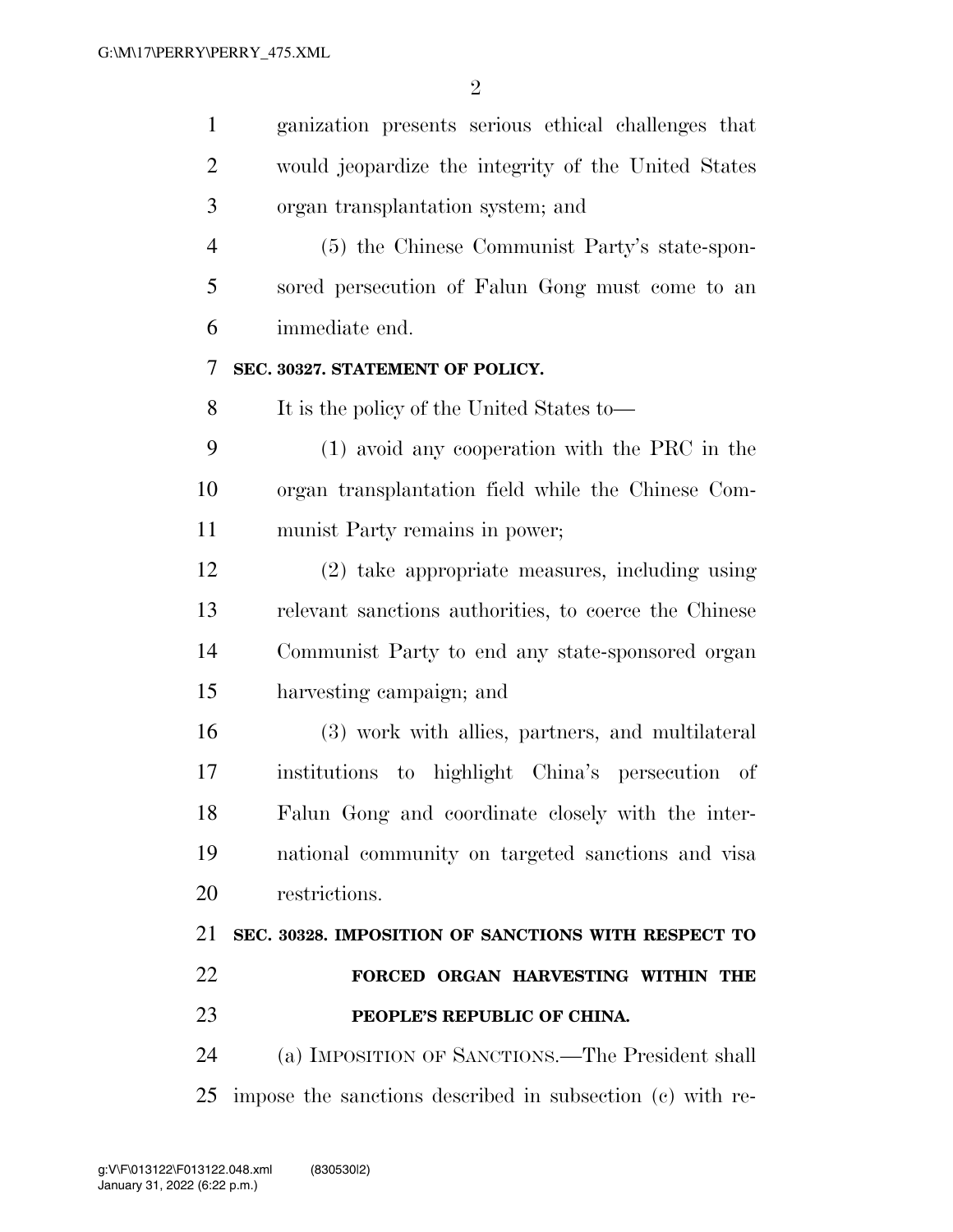spect to each foreign person included in the most recent list submitted pursuant to subsection (b).

- (b) LIST OF PERSONS.—
- (1) IN GENERAL.—Not later than 180 days after the date of the enactment of this Act, the President shall submit to the appropriate congres- sional committees a list of foreign persons, including senior government officials, military leaders, and other persons who the President determines are knowingly responsible for or complicit in, or have di- rectly or indirectly engaged in, the involuntary har- vesting of organs within the People's Republic of China.
- (2) UPDATES OF LISTS.—The President shall submit to the appropriate congressional committees an updated list under paragraph (1)—
- (A) as new information becomes available; (B) not later than one year after the date of the enactment of this Act; and
- 20 (C) annually thereafter for five years.

 (3) FORM.—The list required by paragraph (1) shall be submitted in unclassified form, but may in-clude a classified annex.

 (c) SANCTIONS DESCRIBED.—The sanctions de-scribed in this subsection are the following: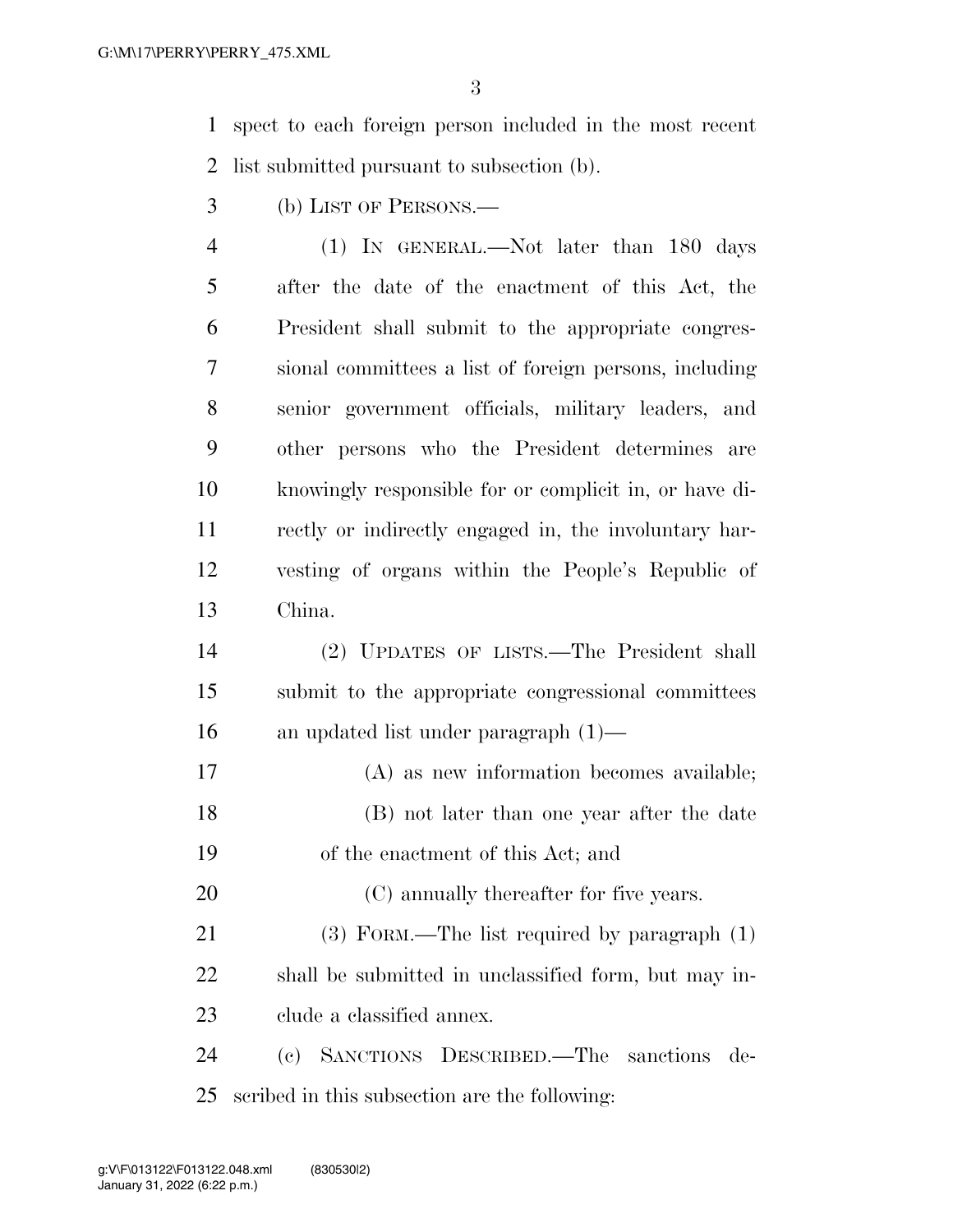| $\mathbf{1}$   | (1) BLOCKING OF PROPERTY.—The President                |
|----------------|--------------------------------------------------------|
| $\overline{2}$ | shall exercise all of the powers granted to the Presi- |
| 3              | dent by the International Emergency Economic           |
| 4              | Powers Act (50 U.S.C. 1701 et seq.) (except that       |
| 5              | the requirements of section 202 of such Act (50        |
| 6              | U.S.C. 1701) shall not apply) to the extent nec-       |
| 7              | essary to block and prohibit all transactions in prop- |
| 8              | erty and interests in property of the person if such   |
| 9              | property and interests in property are in the United   |
| 10             | States, come within the United States, or are or       |
| 11             | come within the possession or control of a United      |
| 12             | States person.                                         |
| 13             | (2)<br>INADMISSIBILITY OF CERTAIN<br><b>INDIVID-</b>   |
| 14             | UALS.                                                  |
| 15             | (A) INELIGIBILITY FOR VISAS, ADMISSION,                |
| 16             | OR PAROLE.—A foreign person included in the            |
| 17             | most recent list submitted pursuant to sub-            |
| 18             | section $(b)$ is —                                     |
| 19             | (i) inadmissible to the United States;                 |
| 20             | (ii) ineligible to receive a visa or other             |
| 21             | documentation to enter the United States;              |
| 22             | and                                                    |
| 23             | (iii) otherwise ineligible to be admitted              |
| 24             | or paroled into the United States or to re-            |
| 25             | ceive any other benefit under the Immigra-             |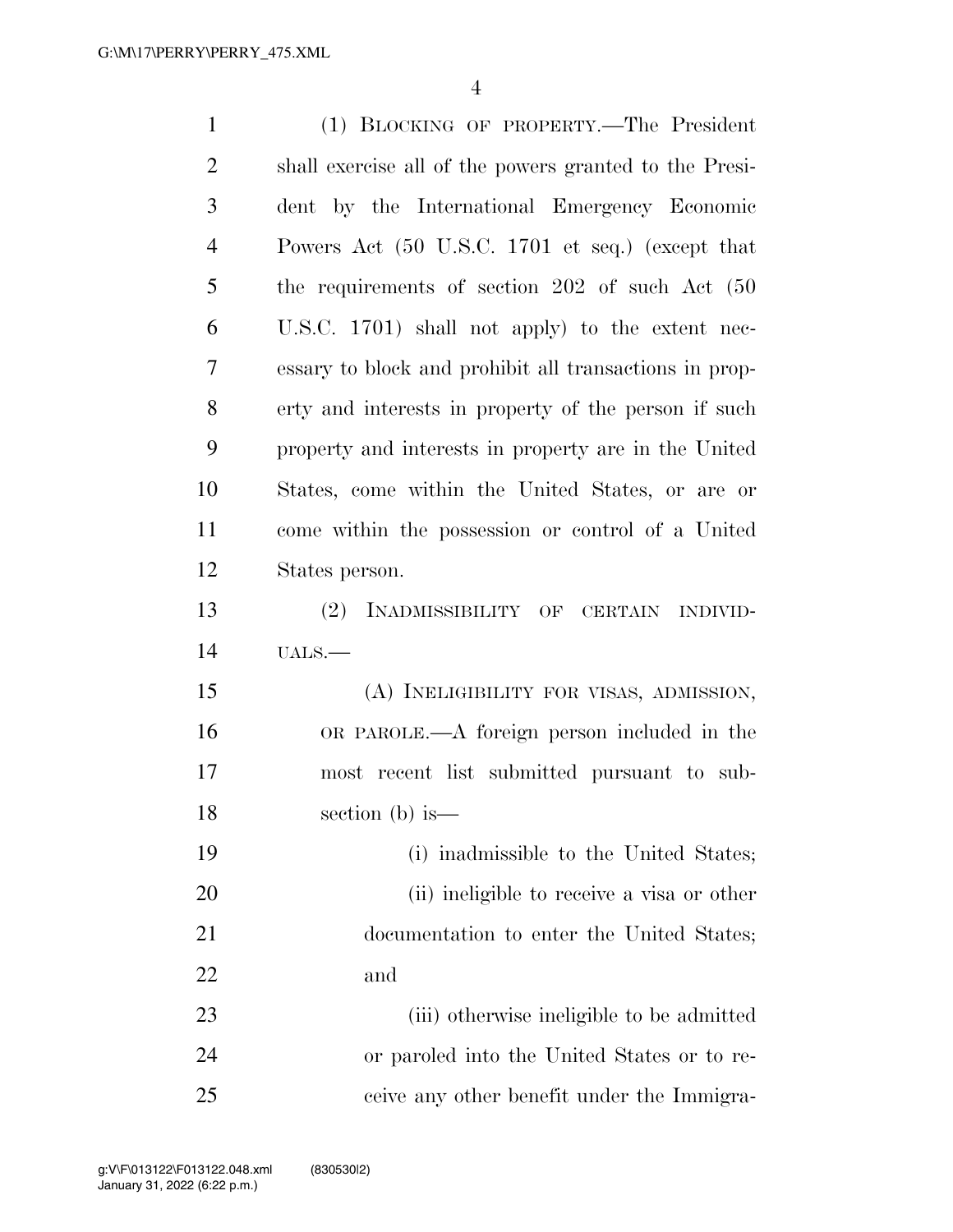| $\mathbf{1}$   | tion and Nationality Act (8 U.S.C. 1101 et             |
|----------------|--------------------------------------------------------|
| $\overline{2}$ | $seq.$ ).                                              |
| 3              | (B) CURRENT VISAS REVOKED.—A foreign                   |
| $\overline{4}$ | person described in subparagraph (A) is also           |
| 5              | subject to the following:                              |
| 6              | (i) Revocation of any visa or other                    |
| 7              | entry documentation regardless of when                 |
| 8              | the visa or other entry documentation is or            |
| 9              | was issued.                                            |
| 10             | (ii) A revocation under clause (i) shall               |
| 11             | take effect immediately and automatically              |
| 12             | cancel any other valid visa or entry docu-             |
| 13             | mentation that is in the foreign person's              |
| 14             | possession.                                            |
| 15             | EXCEPTION.—Sanctions under paragraph<br>(3)            |
| 16             | (2) shall not apply to an alien if admitting or parol- |
| 17             | ing the alien into the United States is necessary to   |
| 18             | permit the United States to comply with the Agree-     |
| 19             | ment regarding the Headquarters of the United Na-      |
| 20             | tions, signed at Lake Success June 26, 1947, and       |
| 21             | entered into force November 21, 1947, between the      |
| 22             | United Nations and the United States, or other ap-     |
| 23             | plicable international obligations of the United       |
| 24             | States.                                                |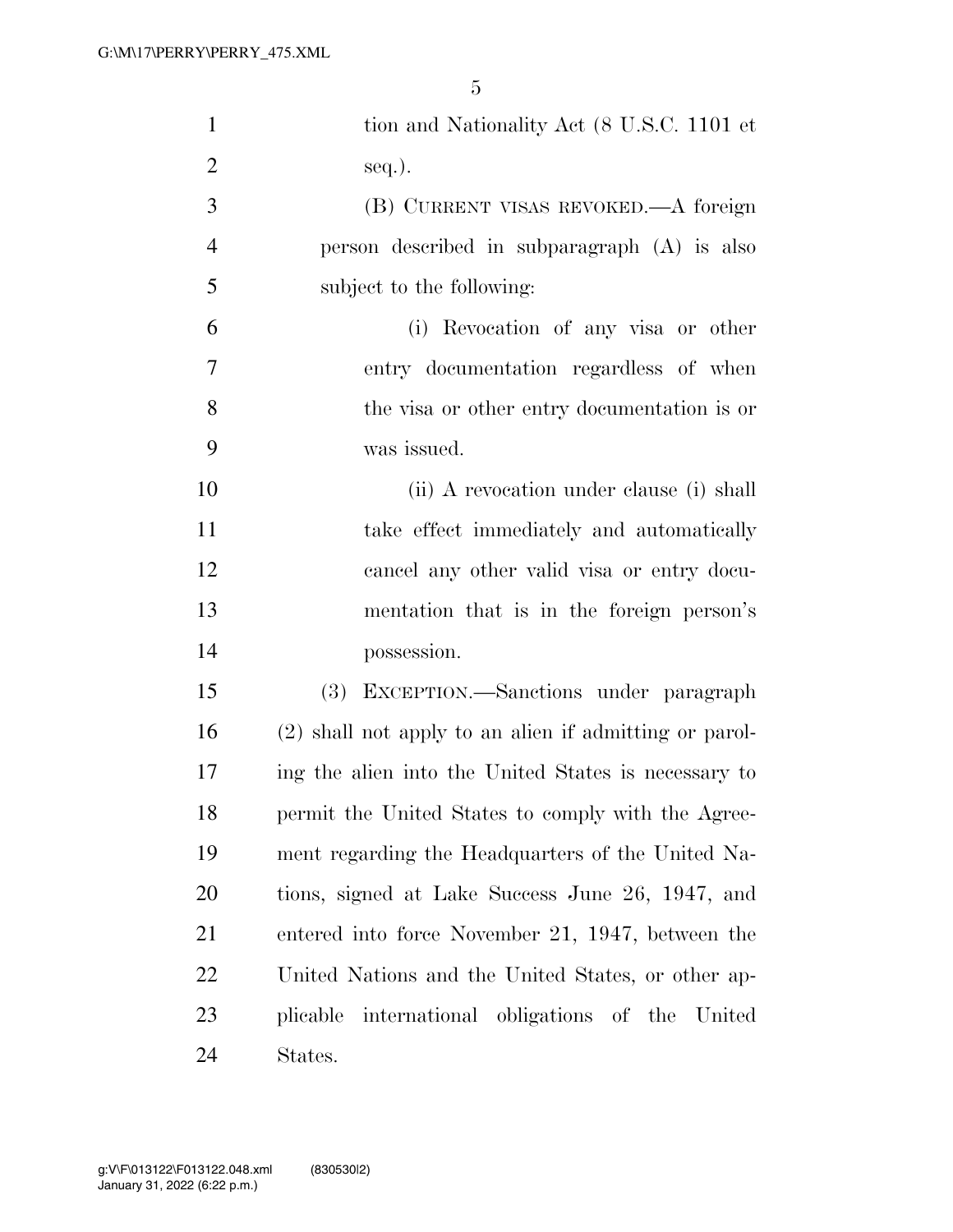(d) PENALTIES.—The penalties provided for in sub- sections (b) and (c) of section 206 of the International Emergency Economic Powers Act (50 U.S.C. 1705) shall apply to a person who violates, attempts to violate, con- spires to violate, or causes a violation of regulations pro- mulgated to carry out subsection (a) to the same extent that such penalties apply to a person who commits an un-lawful act described in section 206(a) of that Act.

 (e) EXCEPTION TO COMPLY WITH NATIONAL SECU- RITY.—The following activities shall be exempt from sanc-tions under this section:

 (1) Activities subject to the reporting require- ments under title V of the National Security Act of 1947 (50 U.S.C. 3091 et seq.).

 (2) Any authorized intelligence or law enforce-ment activities of the United States.

 (f) EXCEPTION RELATING TO IMPORTATION OF GOODS.—

 (1) IN GENERAL.—Notwithstanding any other provision of this section, the authority or a require- ment to impose sanctions under this section shall not include the authority or a requirement to impose sanctions on the importation of goods.

 (2) GOOD DEFINED.—In this section, the term ''good'' means any article, natural or manmade sub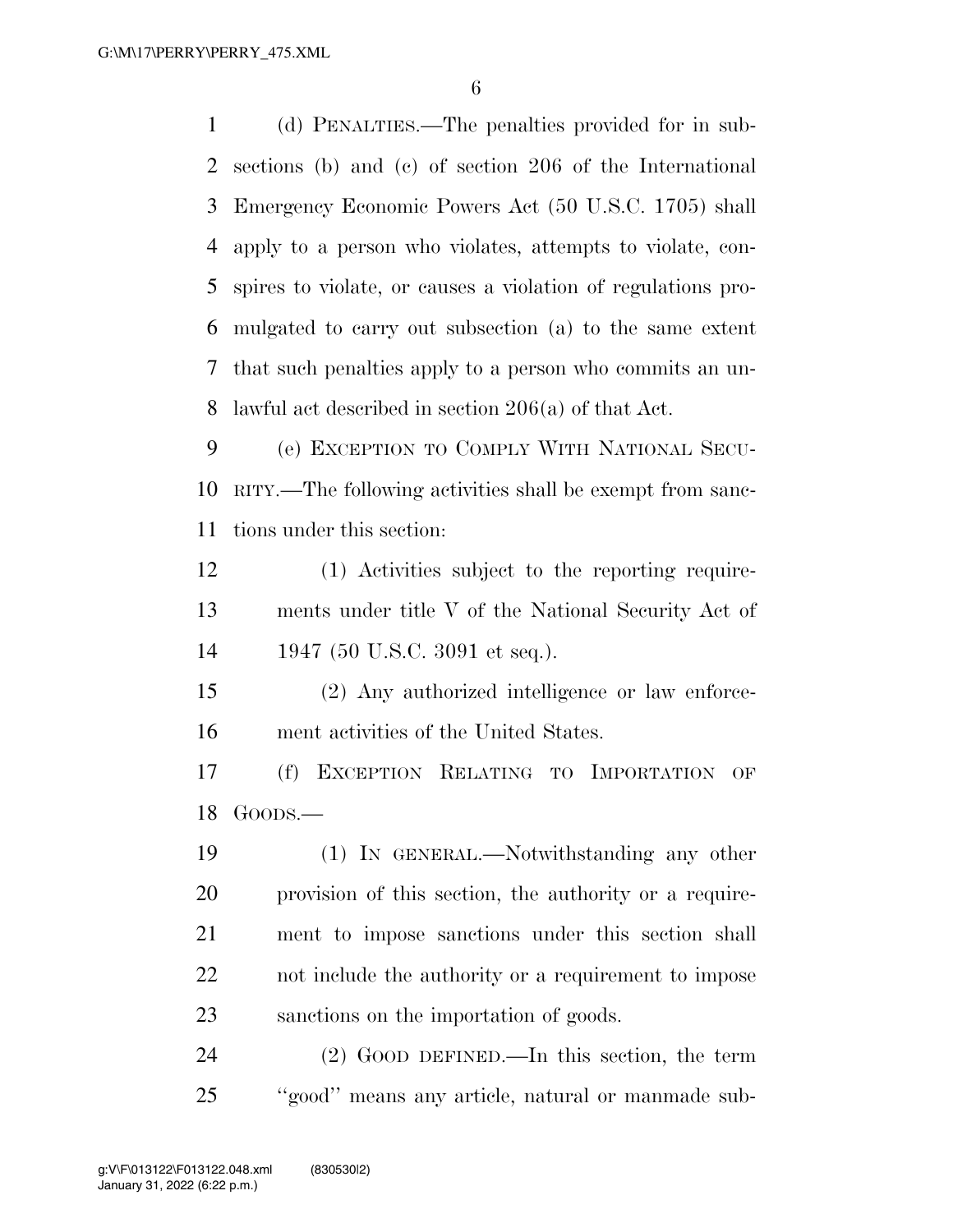stance, material, supply, or manufactured product, including inspection and test equipment, and exclud-ing technical data.

## **SEC. 30329. REPORT.**

 (a) IN GENERAL.—Not later than one year after the date of the enactment of this Act, the Secretary of State, in consultation with the Secretary of Health and Human Services and the Director of the National Institutes of Health, shall submit to the appropriate congressional com- mittees a report on the organ transplant policies and prac-tices of the People's Republic of China.

 (b) MATTERS TO BE INCLUDED.—The report re-quired under subsection (a) shall include—

 (1) a summary of de jure and de facto policies toward organ transplantation in the PRC, including with respect to prisoners of conscience (including Falun Gong) and other prisoners;

18  $(2)(A)$  the number of organ transplants that are known to occur or are estimated to occur on an annual basis in the PRC;

 (B) the number of known or estimated vol-untary organ donors in the PRC;

 (C) an assessment of the sources of organs for transplant in the PRC; and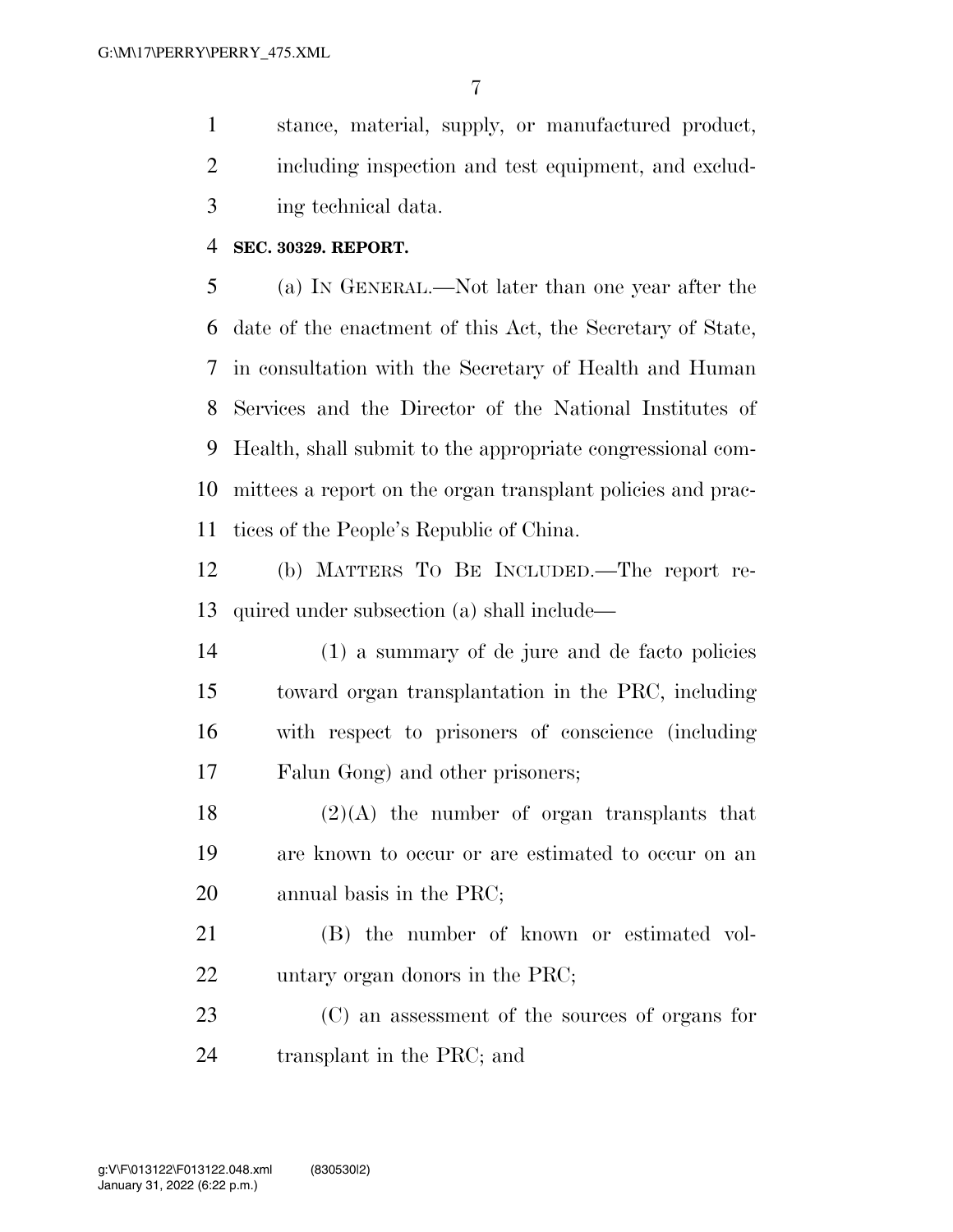| $\mathbf{1}$   | (D) an assessment of the time, in days, that it          |
|----------------|----------------------------------------------------------|
| $\overline{2}$ | takes to procure an organ for transplant within the      |
| 3              | Chinese medical system and an assessment of wheth-       |
| $\overline{4}$ | er such timetable is possible based on the number of     |
| 5              | known or estimated organ donors in the PRC;              |
| 6              | (3) a list of all United States grants over the          |
| 7              | past ten years that have supported research on           |
| 8              | organ transplantation in the PRC or in collaboration     |
| 9              | between a Chinese and a United States entity; and        |
| 10             | $(4)$ a determination as to whether the persecu-         |
| 11             | tion of Falun Gong practitioners within the People's     |
| 12             | Republic of China constitutes an "atrocity" (as such     |
| 13             | term is defined in section 6 of the Elie Wiesel Geno-    |
| 14             | cide and Atrocities Prevention Act of 2018 (Public       |
| 15             | Law 115–441; 22 U.S.C. 2656 note).                       |
| 16             | (c) FORM.—The report required under subsection (a)       |
| 17             | shall be submitted in unclassified form, but may include |
|                | 18 a classified annex.                                   |
| 19             | SEC. 30330. APPROPRIATE CONGRESSIONAL COMMITTEES         |
| 20             | DEFINED.                                                 |
| 21             | In this Act, the term "appropriate congressional com-    |
| 22             | mittees" means—                                          |
| 23             | (1) the Committee on Foreign Affairs of the              |
| 24             | House of Representatives; and                            |